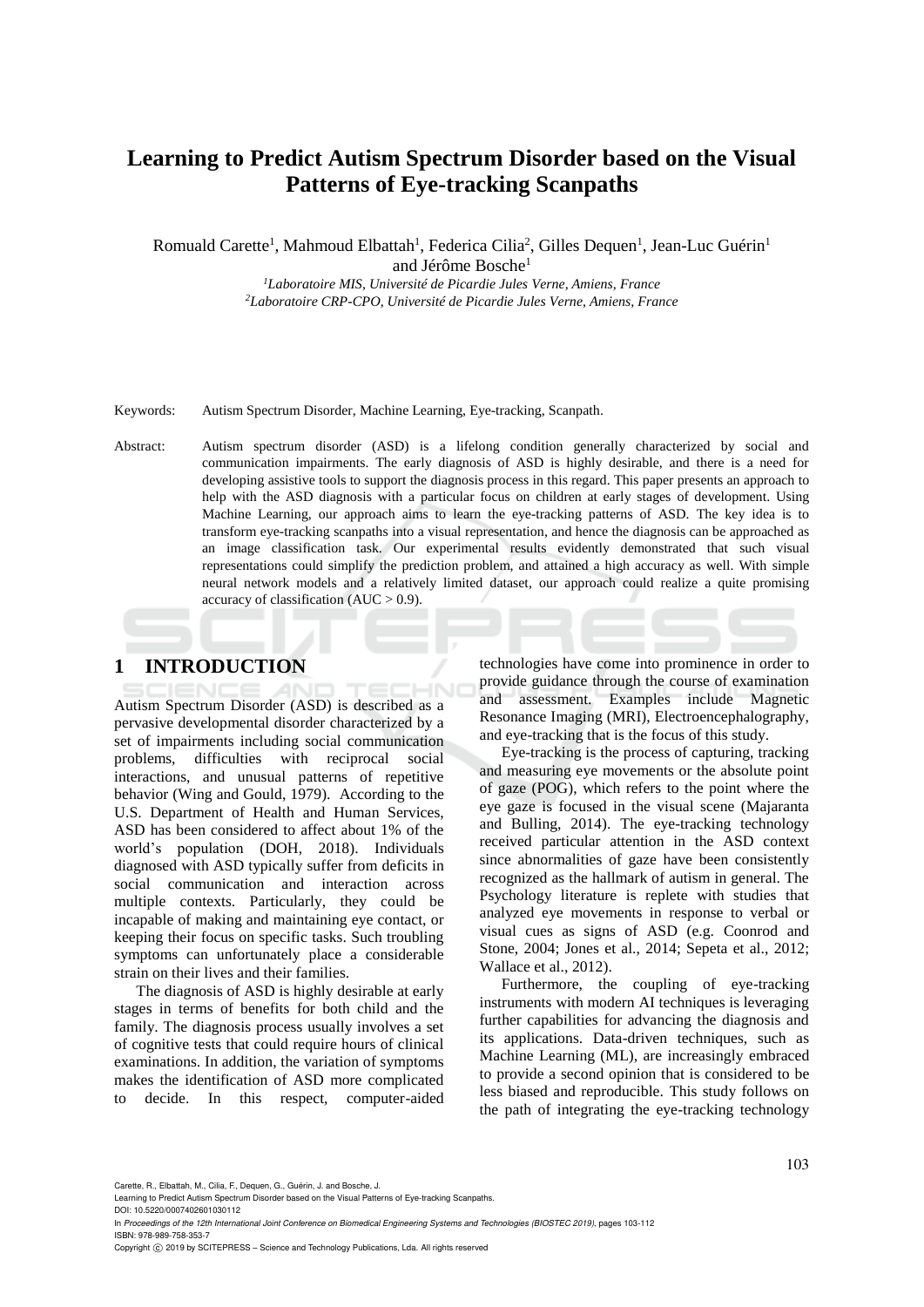in tandem with ML to support the diagnosis of ASD. The study is part of interdisciplinary collaboration between research units of Psychology and AI.

Our approach is distinctively based on the premise that visual representations of eye-tracking scanpaths can discriminate the gaze beahviour of autism. At its core, the key idea is to compactly render eye movements into an image-based format while maintaining the dynamic characteristics of eye motion (e.g. velocity, acceleration) using color gradients. In this manner, the prediction problem can be approached as an image classification task. The potential of our approach is evidently demonstrated in terms of promising classification accuracy though using largely simple ML models.

## **2 RELATED WORK**

Plentiful studies sought to take advantage of eyetracking for the study and analysis of ASD. For instance, Vabalas and Freeth (2016) demonstrated interesting physiological elements based on eyetracking experiments. In face-to-face interactions, eye movements were different among individuals who fell on different positions on the spectrum of autism. Specifically, persons with high autistic traits were observed to have shorter and less frequent saccades. In another study, eye-tracking was used to identify ASD-diagnosed toddlers based on the duration of fixations and the number of saccades (Pierce et al., 2011). Their results showed that participants with ASD spent significantly more time fixating on dynamic geometric images compared to other groups.

Likewise, a longitudinal study examined the patterns of eye fixation for infants aged 2 to 6 months (Jones and Klin, 2013). They notably indicated that ASDdiagnosed infants exhibited a mean decline in eye fixation, which was not observed for those who did not develop ASD afterwards. Moreover, another cohort study suggested the strong potential of eyetracking as an objective tool for quantifying autism risk and estimating the severity of symptoms (Frazier et al., 2016).

More recent studies attempted to makes use of eye-tracking to build predictive ML models. To name a few, Pusiol et al. (2016) worked on the analysis of the eye focus on the face during conversations. This was specifically applied to developmental disorder (DD) children or Fragile X Syndrome (FXS) children. A set of classification models were experimented including Recurrent Neural Networks (RNN), Support Vector Machines

(SVM), Naive Bayes, and Hidden Markov Model. With RNN, they were able to reach a high prediction accuracy of 86% and 91% for the classification of female and male FXS patients respectively. Another recent study applied ML on eye-tracking output in order to predict ASD (Carette et al., 2017). The ML model included features related to the saccade eye movement (e.g. amplitude, duration, acceleration). Their experiments aimed at detecting ASD among a set of 17 children aged 8 to 10 years. Despite using a limited dataset and a relatively simple model, they demonstrated promising potentials of ML application in this regard.

Compared to earleir efforts, the main distinction of the present work is that it is purely reliant on the visual representation of eye-tracking recordings. We produce scanpath visualizations that represent the spatial coordinates of the eye movement along with its dyanmics. The approach allowed for simplifying the model training, and attained high accuracy as well. It is claimed that such approach has not been applied before in the context of ASD, to the best of our knowledge.

## **3 DATA ACQUISTION**

#### **3.1 Participants**

A group of 59 children took part in this study. It was highly desirable to have participants at an early stage of development, as the principal goal was towards supporting the early detection and diagnosis of ASD. Specifically, all participants were school-aged children of average age about 8 years. Figure 1 provides a box plot showing the distribution of age.

A group of typically developing (TD) children was recruited from a number of French schools in the region of Hauts-de-France. Parental reports of any possible concerns were carefully considered. Both informed consent from parents and assent from subjects were confirmed for all cases. Moreover, all procedures involving human participants were conducted in accordance with the ethical standards of the institutional and/or national research committee and with the 1964 Helsinki declaration and its later amendments or comparable ethical standards.

The participants were broadly organized into two groups as: i) ASD-Diagnosed, or ii) Non-ASD. ASD-diagnosed children were examined in multidisciplinary ASD specialty clinics. The intensity of autism was estimated by psychologists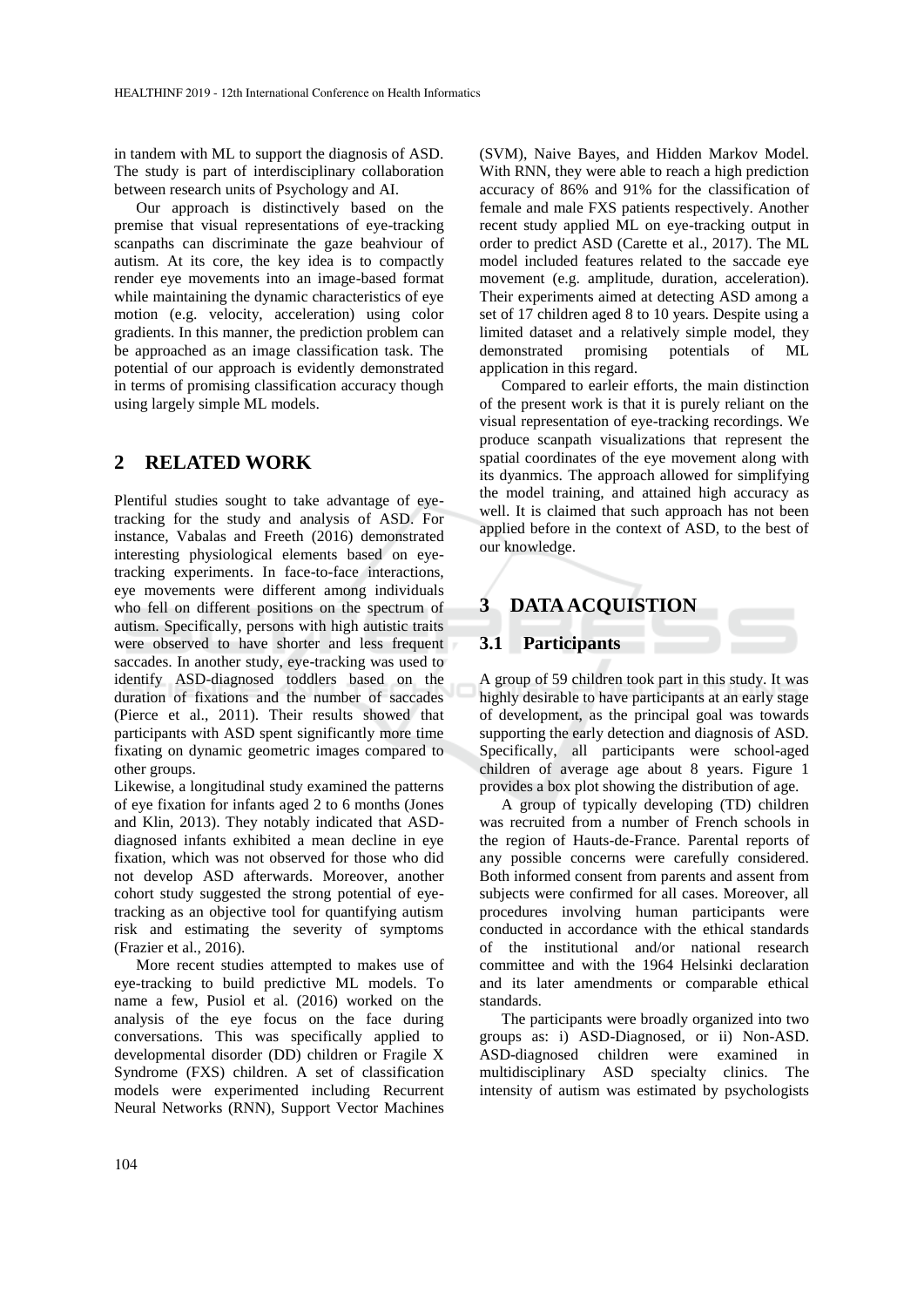based on the Childhood Autism Rating Scale (CARS) (Schopler et al., 1980).

Figure 2 gives the distribution of CARS score among ASD-diagnosed participants using a box plot. Further, Table 1 gives summary statistics of the participants (e.g. gender distribution, age mean).



Figure 1: The age distribution in all participants.



Figure 2: The distribution of CARS in ASD-diagnosed participants.

Table 1: Summary statistics of participants.

| Number of Participants        | 59                             |
|-------------------------------|--------------------------------|
| Gender Distribution $(M / F)$ | 38 ( $\approx 64\%$ )          |
|                               | $\sqrt{21}$ ( $\approx 36\%$ ) |
| Number of Non-ASD             | 30                             |
| Number of ASD-Diagnosed       | 29                             |
| Age (Mean / Median) years     | 7.88 / 8.1                     |
| CARS (Mean / Median)          | 32.97 / 34.50                  |

#### **3.2 Experimental Protocol**

The participants were invited to watch a set of videos, which included scenarios tailored specifically to stimulate the eye movement across the screen area. Participants could be seated on their own or on their parents' lap at approximately 60-cm distance from the display screen. The experiments were conducted in a quiet room at the University premises. Physical white barriers were also used to reduce visual distractions.

The scenarios varied in content and length in order to allow for analyzing the ocular activity of participants from different perspectives. In general, videos were designed to include visual elements that can be especially attractive to children (e.g. colorful balloons, cartoons). The position of elements can also change throughout the course of experiment. In addition, some videos could include a human presenter who speaks and attempts to turn the child's attention to visible or invisible elements around. All conversations were performed in French as the native language of participants. Figure 3 presents a screenshot captured from one of the videos used in eye-tracking experiments.

Further stimuli were presented from the SMI Experiment Center Software. Stimuli represented multiple distinct types used in the eye gaze literature. Examples included static and dynamic naturalistic scenes with and without receptive language, joint attention stimuli, static face or objects and cartoons stimuli. The average duration of eye-tracking experiments was about 5 minutes.

Participants were mainly examined for the quality of eye contact with the presenter, and the level of focus on other elements. A five-point calibration scheme was used. The calibration routine was followed by a set of verification procedures.



Figure 3: Screenshot captured from one of the videos.

#### **3.3 Eye-tracking Records**

The SMI remote eye-tracker (Red-m 250Hz) was the main instrument used to perform the eye-tracking function. The device belongs to the category of screen-based eye-trackers. It can be conveniently placed at the bottom of the screen of a desktop PC or laptop. In our case, a 17-inch monitor of 1280x1024 resolution was used.

Three basic categories of eye movements are aimed to be captured by eye-trackers including: i) Fixation, ii) Saccade, and iii) Blink. A fixation is the brief moment that happens while pausing the gaze on an object in order that the brain can perform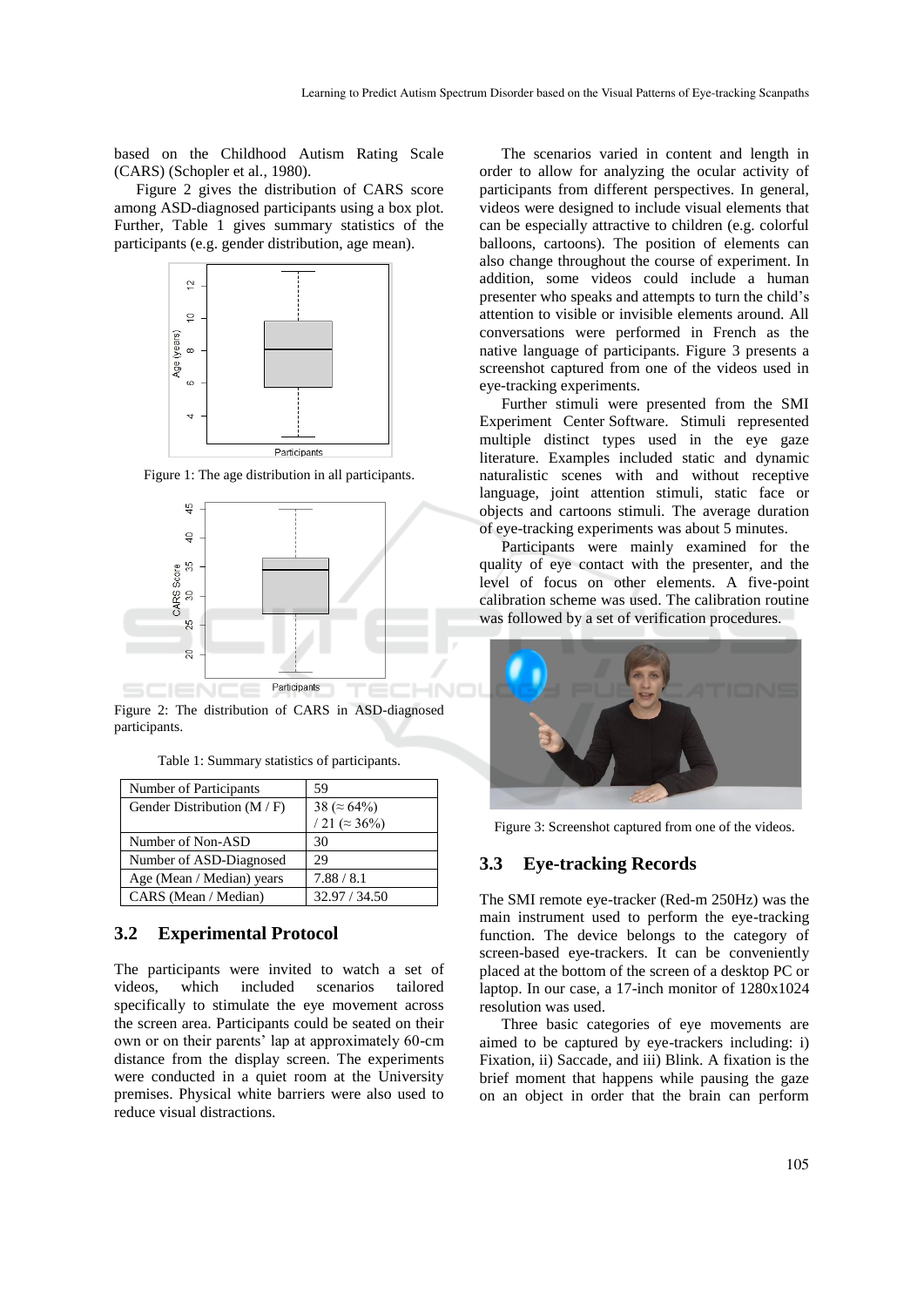| Recording          | Category | Category | Point of     | Point of            | Point of Regard | Point of      |
|--------------------|----------|----------|--------------|---------------------|-----------------|---------------|
| Timestamp          | Right    | Left     | Regard Right | <b>Regard Right</b> | Right $Y$ [px]  | Regard Left Y |
| $\lceil ms \rceil$ |          |          | $X$ [px]     | $Y$ [px]            |                 | [px]          |
| 8005654.069        | Fixation | Fixation | 1033.9115    | 834.0902            | 1033.9115       | 834.0902      |
| 8005673.953        | Fixation | Fixation | 1030.3754    | 826.0894            | 1030.3754       | 826.0894      |
| 8005693.85         | Saccade  | Saccade  | 1027.337     | 826.3127            | 1027.337        | 826.3127      |
| 8005713.7          | Saccade  | Saccade  | 1015.0085    | 849.2188            | 1015.0085       | 849.2188      |
| 8005733.589        | Saccade  | Saccade  | 613.7673     | 418.1735            | 613.7673        | 418.1735      |

Table 2: A snapshot of eye-tracking records.

the perception process. The average duration of fixation was estimated to be 330 milliseconds (Henderson, 2003). Further, the accurate perception requires constant scanning of the object with rapid eye movements, which are so-called saccades. Saccades include quick, ballistic jumps of  $2^{\circ}$  or longer that take about 30–120 milliseconds each (Jacob, 1995). On the other hand, a blink would often be a sign that the system has lost track of the eye gaze.

Likewise, the initial records of our eye-tracking experiments essentially included the features described above. In addition, the eye-tracker provided the (*x,y*) coordinates that represented the participant's gaze direction into the screen. The coordinates were of special significance to implement our approach for drawing the virtual path of the viewer's POG and the dynamics of movement as well (e.g. velocity, acceleration).

Table 2 provides a simplified snapshot of the eye-tracking records. The records describe the category of movement and the POG for the left and right eyes over time. The table lists five records of eye movements including two fixations and three saccades. Due to limited space, many variables are not included in the table (e.g. pupil size, pupil diameter, pupil position).

#### **3.4 Visualization of Eye-tracking Scanpaths**

A scanpath represents the sequence of consecutive fixations and saccades as a trace through time and space that may overlap itself (Goldberg and Helfman, 2010). The premise of the study is based on learning the visual patterns of scanpaths. Specifically, the core idea was to compactly render the eye movements into a visual representation that can simplify and describe the path and dynamics of eye movement.

To achieve this, we availed of the coordinates included in eye-tracking records, which represented the change in participant's gaze direction into the screen with respect to time. Based on the change in position along associated time, we were able to calculate the velocity of gaze movement. The acceleration of movement could be computed based on the change in velocity, and the jerk of movement could be accordingly computed based on the change in acceleration. As such, the variation of velocity, acceleration and jerk could describe properly the dynamics of eye motion.

Subsequently, the path of eye motion along with computed dynamics were transformed into images. For every participant, a set of images could describe the visual patterns of gaze behavior. Specifically, an image is constructed as below:

- A line is drawn for each transition from position  $(x_t, y_t)$  to  $(x_{t+1}, y_{t+1})$ , where t is a defined point of time during the experiment.
- The change in color across the line represented the movement dynamics. The values of RGB components were tuned based on velocity, acceleration and jerk with respect to time. For instance, the values of velocity range from black (i.e. low) to red (i.e. high). In this manner, higher values of velocity shift gradually towards deeper red values. Likewise, the acceleration and jerk were set using color gradients of green and blue respectively.
- The images produced were vertically mirrored since the origin was located at the bottom of the screen.

All color values were capped to one-quarter of the diagonal length of the display screen. With this cap, images represented the eye movements including saccades (yellow or white, white representing very fast movements, exceeding the cap), and fixations as cyan.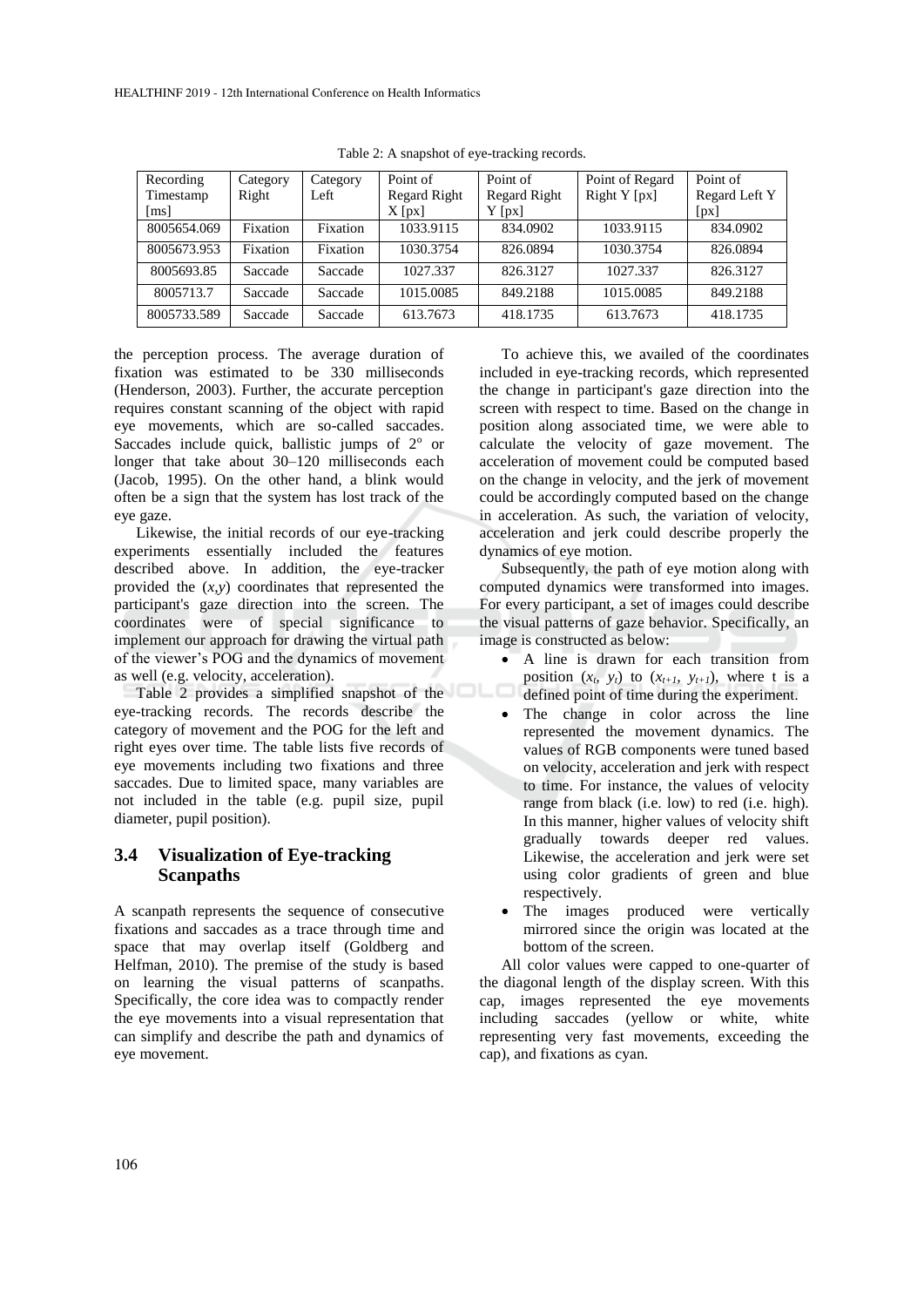

Figure 4: Visualization of eye-tracking scanpaths. The left-sided image represents an ASD-diagnosed participant, while the other is for non-ASD.

In addition, images were constrained to contain the same level of information approximately. Specifically, a threshold was applied to limit the number of points to be drawn. The threshold was aimed to be high enough to sufficiently describe the pattern of gaze behavior. However, overly high values could increase the possibility of producing cluttered visualizations. Therefore, several tests were conducted to choose an appropriate value for the threshold. With a threshold ranging from 100 to 150, images seemed to include fewer lines, which turned out to poorly discriminate the two classes of participants. Eventually, it was decided to set the threshold at 200, which largely struck an adequate balance, and could capture the key features of eye motion. The visualizations were produced using Python along with the popular Matplotlib library (Hunter, 2007).

Figure 4 presents examples of scanpaths visualizations corresponding to ASD and non-ASD participants. As it appears, the center of both images includes areas of high density, which probably represent one of the main points of focus in the video scenario. The visualizations may also highlight other points of focus x at the right side of the screen. These focus points are drawn as cyan (i.e. low velocity, but high acceleration and jerk), while other widely diffused lines seem yellow (i.e. high velocity, medium acceleration and jerk).

The figures can also describe the distinction of the gaze movement in both cases. For example, it can be noticed that the ASD-diagnosed participant had a tendency to look at the bottom of the screen, where the eve-tracking device was placed.

The visualizations resulted in an image dataset containing 547 images. Specifically, 328 images for

the non-ASD participants, and 219 images for others (i.e. ASD-diagnosed). The default image dimension was set as 640x480. A more comprehensive presentation of the process of data acquisition and transformation was elaborated in an earlier publication (Carette et al., 2018). Further, the dataset along with metadata files were recently published and made publicly available on the Figshare data repository (Figshare, 2018). It is conceived that the dataset itself could be useful for developing further applications or discovering interesting insights using data mining or other AI techniques. **DGY PUBLICATIONS** 

# **4 DATA AUGMENTATION AND PRE-PROCESSING**

#### **4.1 Image Augmentation**

Image augmentation is a common technique to enlarge datasets, and help models generalize better and reduce the possibility of overfitting. The basic idea of augmentation is to produce synthetic samples using a random set of image transformations (e.g. rotation, shearing). Augmentation was recognized to improve the prediction accuracy in image classification applications (e.g. Xu et al., 2016; Perez and Wang, 2017).

Similarly, we applied augmentation to produce variations of the eye- scanpath visualizations. The dataset was augmented with additional 2,735 samples, where five synthetic images were generated for each visualization. The data augmentation process was greatly simplified thanks to the Keras library (Chollet, 2015), which includes an easy-touse API for that purpose.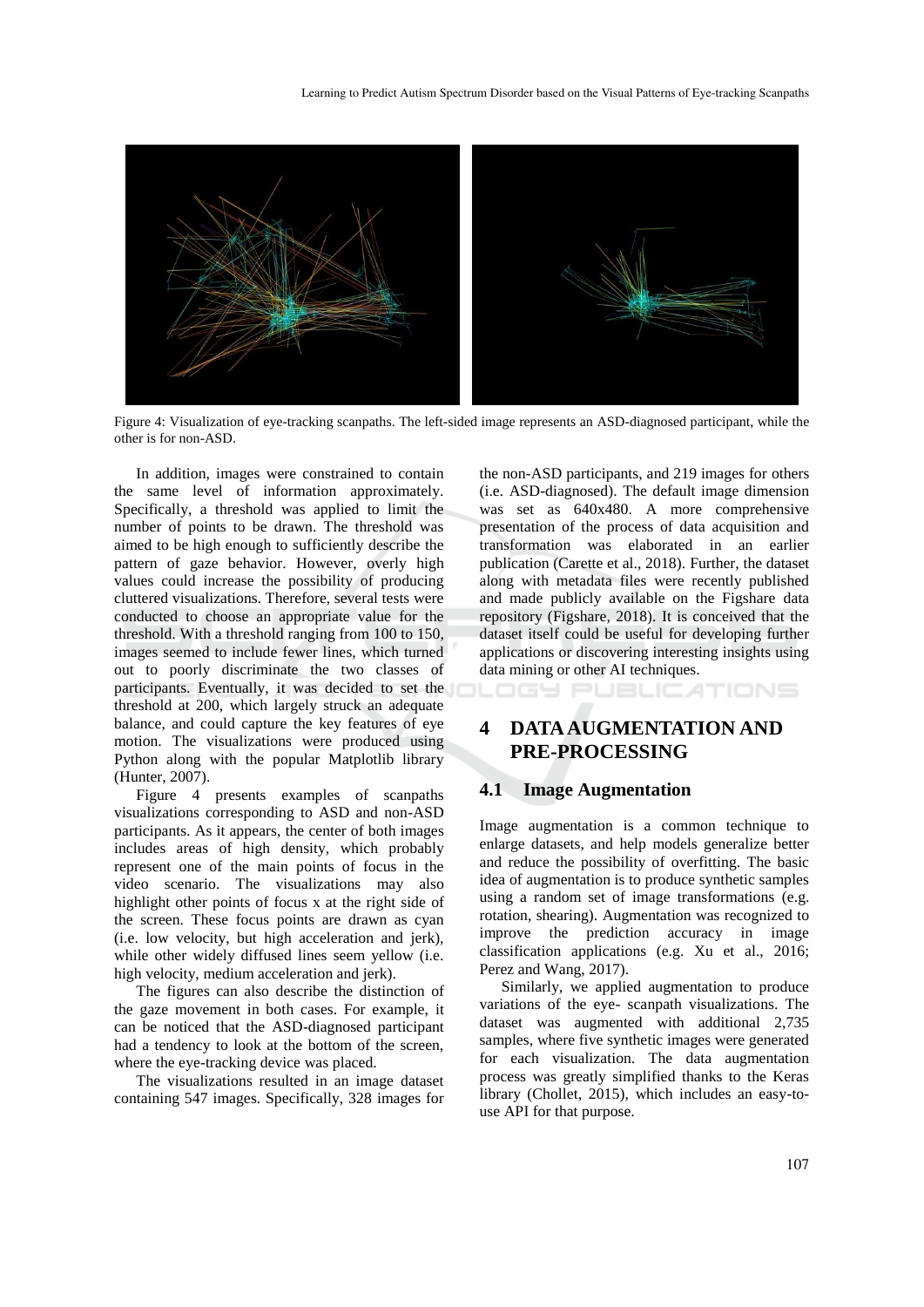

Figure 5: The procedures of dimensionality reduction.

#### **4.2 Dimensionality Reduction**

The reduction of problem dimensionality is a vital part in the development of ML models. The dimensionality refers to the number of variables (i.e. features) under consideration. In our case, the initial dimensionality was 640\*480\*3 (i.e. image size\* RGB components). This translates into more than 900K features to be considered, which can complicate the model training and largely increases the possibility of overfitting as well.

To simplify the learning process, a set of image processing techniques was applied in sequence as follows. First, all images were consistently scaled down to 100x100 dimensions. It was expected that such resizing would not lead to much loss of information since most images contained a large blank space of unused pixels. The impact of new dimensions was also examined in the initial ML experiments.

Second, the images were converted into a grayscale format for further simplification. The grayscale transformation reduces the image representation by eliminating the hue and saturation information while retaining the luminance. Specifically, the grayscale values were computed by forming a weighted sum of the R, G, and B components as in the equation below. This contributed to reducing the visual representation from 100x100x3 to 100x100x1. It turned out that the grayscale spectrum was mostly sufficient to discriminate the eye-tracking patterns in terms of velocity, acceleration, and jerk.

*Luminance=0.299\*R + 0.587\*G + 0.114\*B*  Where R, G and B represent the values of the Red, Green and Blue components, and the coefficients are used to calculate luminance (ITU, 2017).

Eventually, Principal Component Analysis (PCA) was implemented to transform grayscale images into a more compressed format. Using orthogonal transformations, PCA attempts to convert a possibly correlated set of data (e.g. signals or

images) into a linearly uncorrelated set of reduced dimensions. PCA is one of the most popular techniques for dimensionality reduction that has been widely applied in problems dealing with data of high dimensionality such as image compression (Du and Fowler, 2007), and face recognition (Draper et al., 2003). In our case, the 10K feature set was transformed into 50 components. This significantly reduced the dimensionally into less than 1% of the original dataset. The number of components was empirically decided based on the model accuracy. Figure 5 summarizes the pre-processing procedures along with the dimensions output from each step.

# **5 EXPERIMENTAL RESULTS**

The experimental results are divided into three sections as follows. Initially, we aimed to develop a binary classifier that can basically predict the two categories of participants. Subsequently, the accuracy of a multi-label classification model was experimented. Further, a simple web-based tool is presented as a practical demo that can be used during the diagnosis process.

#### **5.1 Binary Classifier**

We conducted our experiments using several ML models. Initially, non-neural network approaches were tested including: Naive Bayes, Logistic Regression, SVM, and Random Forests. Those models were implemented using the Scikit-Learn library (Pedregosa et al., 2011). Generally, the accuracy realized by that category of models was relatively fair (AUC  $\approx$  0.7).

Subsequently, the model was experimented using various Artificial Neural Network (ANN) structures as follows. Initially, the simplest model structure included a single hidden layer of 50 neurons. The complexity of the model was gradually increased by adding more neurons (e.g. 200, 500).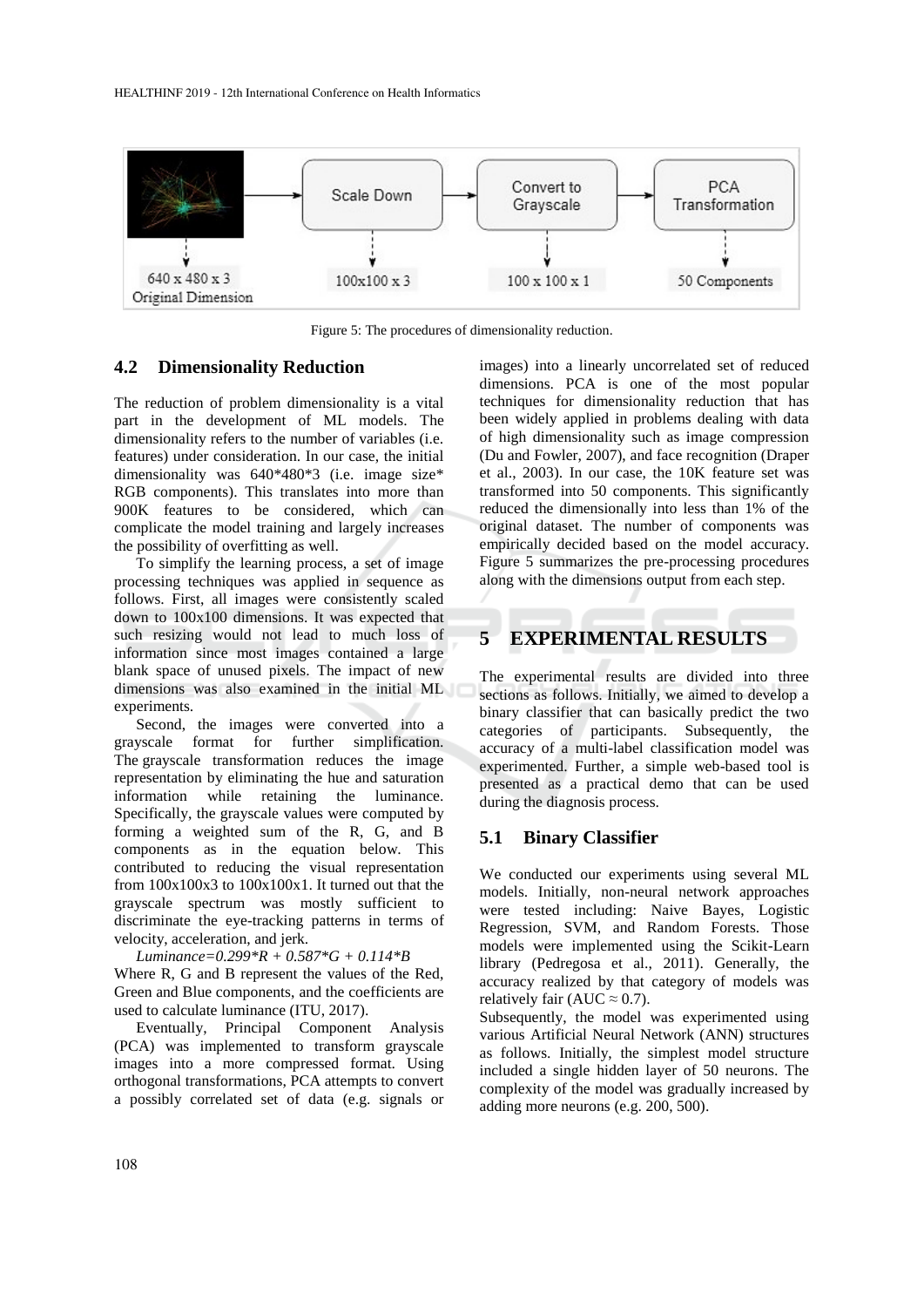

Subsequently, another hidden layer was included in the model. The two layers consisted of 80 and 40 neurons respectively. It turned out the there was no need to introduce further complexity in the model based on the prediction accuracy as given in the next section. Table 3 lists the ANN architectures included in our experiments. The ML experiments were implemented using the Keras library (Chollet, 2015) with Python. The models were trained based on 10 rounds of cross-validation including 100 epochs and 20% dropout.

The classification accuracy is analyzed based on the Receiver Operating Characteristics (ROC) curve. The ROC curve plots the relationship between the true positive rate and the false positive rate across a full range of possible thresholds. Figure 6 plots the ROC curves for the set of ANNs experimented. The figure also shows the approximate value of the area under the curve along with its standard deviation over the 10-fold cross-validation.

At it appears, the neural network models obviously outperform other approaches. All neural networks provided a notable prediction accuracy that went beyond 90%. Specifically, the single-layer model of 200 could yield the best performance  $(\approx 92.0\%)$ .

However, it is noteworthy that there was no substantial improvement by growing the model complexity either by increasing the number of neurons or stacking more hidden layers. Thus, we can say that a single-layer neural network was sufficient in our case, which is a promising outcome using a relatively limited dataset.

Table 3: ANN architectures.

|               | Model Architecture   |                |  |
|---------------|----------------------|----------------|--|
|               | <b>Hidden Layers</b> | Number of      |  |
|               |                      | <b>Neurons</b> |  |
| Experiment #1 |                      | 50             |  |
| Experiment #2 | Single-Layer         | 200            |  |
| Experiment #3 |                      | 500            |  |
| Experiment #4 | Two-Layer            | (80, 40)       |  |

#### **5.2 Multi-Label Classifier**

A finer classification of ASD-diagnosed participants was applied to allow for training a multi-label model. We followed the basic grouping that describe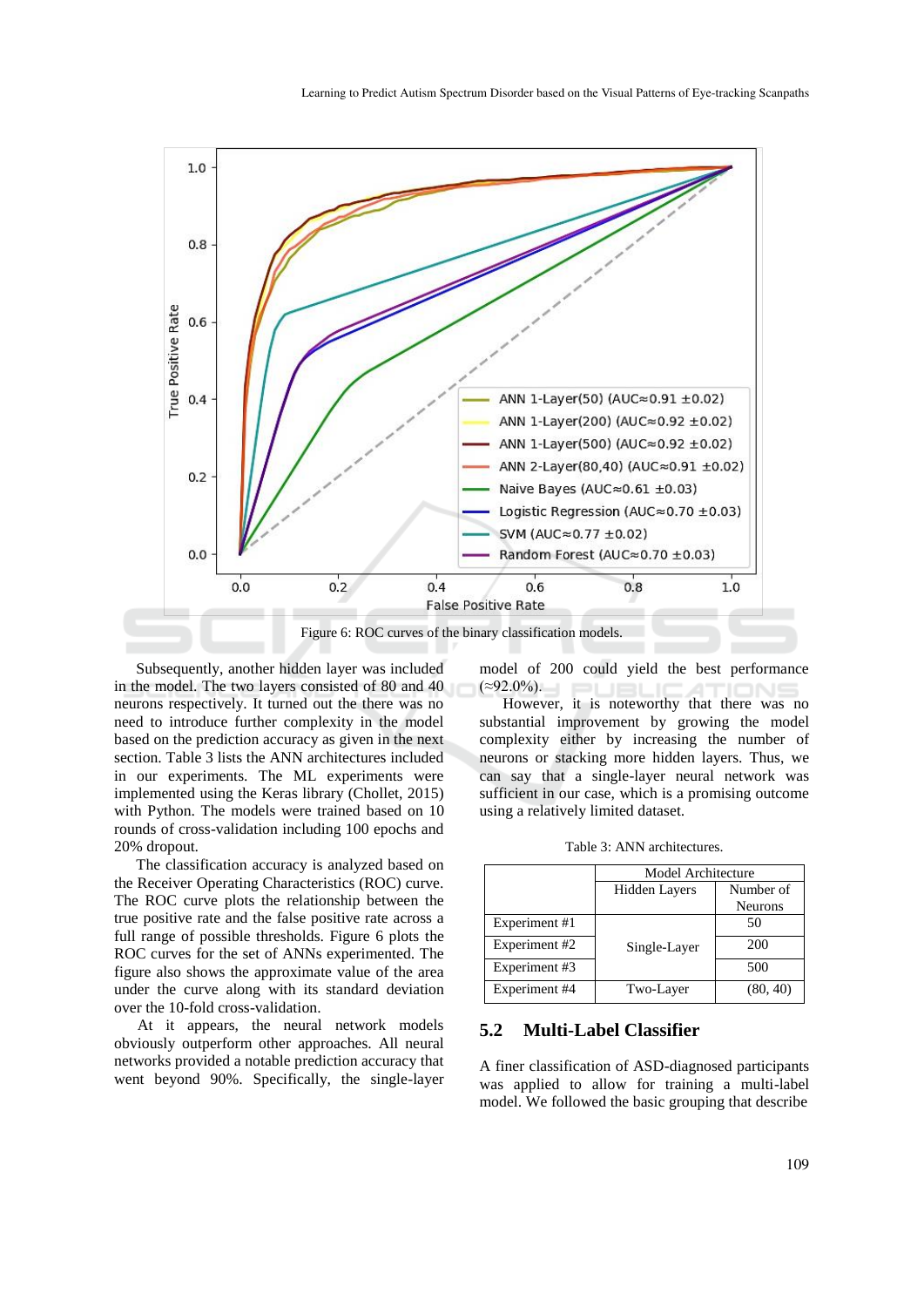

Figure 7: Confusion matrix of the multi-label classifier.

the severity of autism symptoms based on the CARS score (Schopler et al., 1985). Specifically, ASD participants were organized into smaller groups as follows: i) Low, ii) Mild, and iii) Severe. Table 4 gives the specific categoreis of ASD participants based on the CARS score. HNC

Table 4: Classification of ASD participants.

| <b>ASD</b> Category | Range of CARS Score |
|---------------------|---------------------|
| Low                 | CARS < 30           |
| Mild                | $30 \leq CARS < 36$ |
| Severe              | $CARS \ge 36$       |

The multi-label classification model was trained using neural networks only. We experimented single-layer model of 200 neurons and two-layer model as before. The average accuracy of the singlelayer model was still higher (≈83%) compared to about 81%.

Though the accuracy relatively declined, the approach still proved very good performance. Figure 7 provides a confusion matrix that visulaizes the normalized classification accuracy (single-layer model). The model turned out to discriminate the non-ASD labels very well compared to others. The prediction accuracy of ASD labels was 20% lower (at least), especially for the severe*-*ASD examples.

#### **5.3 Demo Application**

A demo application was developed to serve as a practical illustration of our approach. The application links the three components altogether including eye-tracking, visualization and ML to support the diagnosis of ASD. The application includes three layers as: i) Presentation, and ii) Web services, and iii) Prediction.

The presentation layer performs the basic user interface functionality and interactivity. The presentation elements were delivered using ASP.NET along with JavaScript. The layers of web services and prediction were fully implemented by the Azure ML Studio. Specifically, Azure ML is employed to host the classification model and the Python implementation used to produce visualizations. The Azure ML platform provides an ideal environment for data analytics with the ability to deploy ML models as web services. In this manner, ML models can be conveniently used through web services using request/response calls. Figure 8 sketches the application architecture.

The application goes through three steps as follows. First, the user is asked to upload the eyetracking data. The data records should describe the coordinates of the viewer's gaze into the screen along with associated time as shown earlier in Table2. Second, the application produces a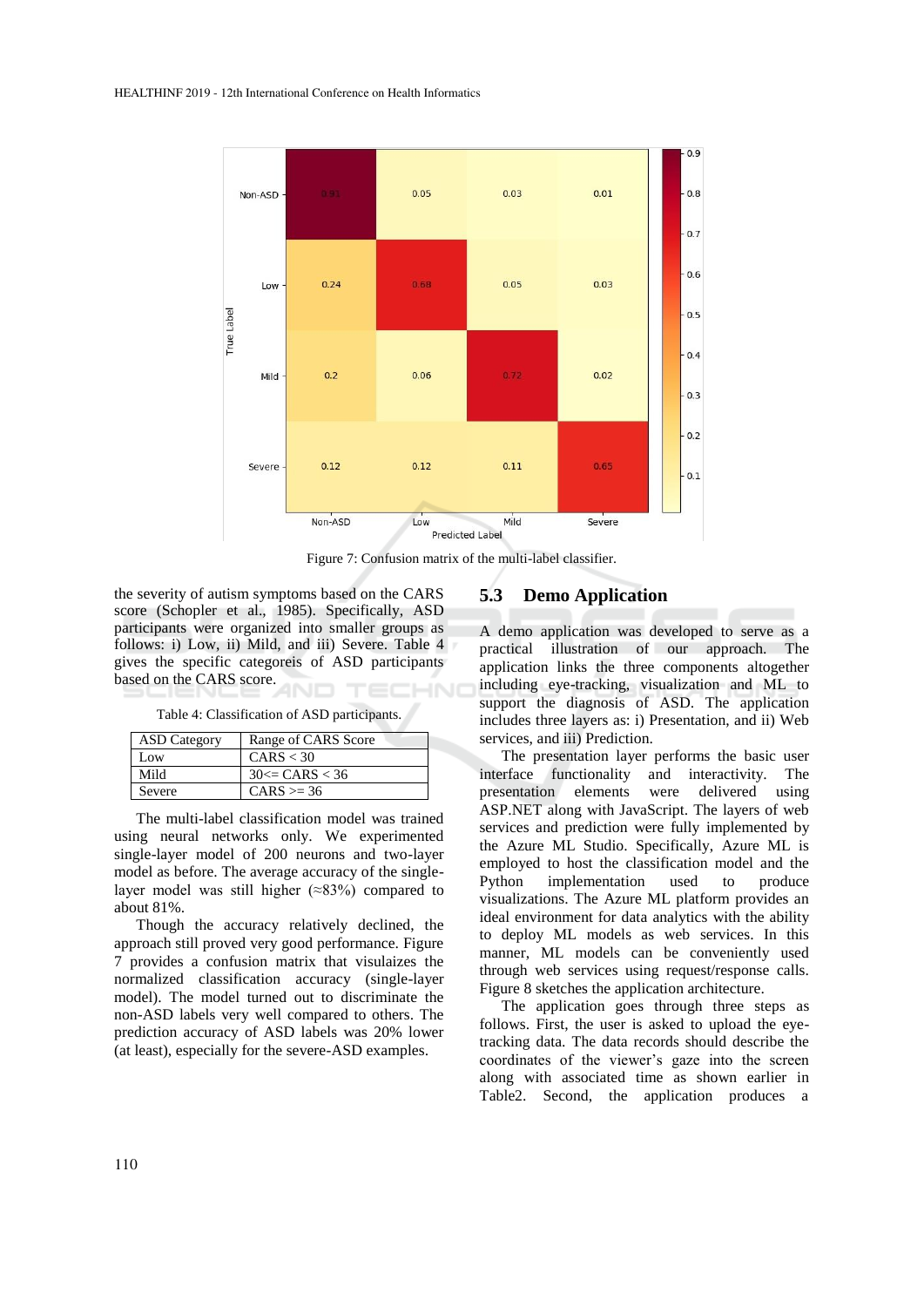

Figure 8: The demo application architecture.

TECHNO

visualization of the eye-tracking records. The visualization is constructed through calling a web service hosted on the Azure ML Studio. The web service executes a Python module deployed to create visualizations of the eye movement and its dynamics.

Eventually, the application calls the prediction web service, which returns the prediction from the trained classification model. All communication with the web services is conducted through standard HTTP requests/response. The application can be accessed online via <https://goo.gl/i4N7Zj>.

# **6 LIMITATIONS**

Even though the results presented in this study are promising, a set of limitations need to be highlighted as follows. The primary limitation could be the relatively small number of participants.

Another relevant issue of concern is the duration of video scenarios, which was fairly short. Perhaps longer scenarios could have allowed for a richer visual representation of the gaze behavior of ASD. Despite limitations, the study is still believed to serve as a kernel for further interesting applications of the proposed approach.

## **7 CONCLUSIONS**

The coupling of eye-tracking, visualization and ML can hold a strong potential for the development of an objective tool to assist the diagnosis of ASD. The ML experiments confirmed the core idea behind our approach, which hinges on the visual representation of eye-tracking scanpaths. The classification accuracy indicated that visualizations were able to

successfully pack the information of eye motion and its underlying dynamics.

From a practical standpoint, it is noteworthy that we could reach that high accuracy with largely simple ML models. Using simple ANN Classifiers, the prediction accuracy could go beyond 90%. This should be compared positively to related efforts that used different sets of features and more complex models (e.g. Wan et al., 2018; Carette et al., 2017).

It is conceived that our approach might be applicable to comparable diagnostic problems. In a broader sense, the visualization of eye-tracking scanpaths could possibly be utilized for assisting the diagnosis of similar psychological disorders.

ATIONS

## ogy PUBLIC **ACKNOWLEDGMENTS**

This work has been generously supported by the Evolucare Technologies company. Run by a team of medical information technology professionals, Evolucare aspires to bring a broad range of products and services to the whole healthcare community. www.evolucare.com.

#### **REFERENCES**

- Carette, R., Cilia, F., Dequen, G., Bosche, J., Guerin, J.-L. and Vandromme, L. (2017). Automatic autism spectrum disorder detection thanks to eye-tracking and neural network-based approach. *In Proceedings of the International Conference on IoT Technologies for HealthCare (HealthyIoT)*. Springer.
- Carette, R., Elbattah, M., Dequen, G., Guérin J.L. and Cilia F. (2018). Visualization of eye-tracking patterns in autism spectrum disorder: method and dataset. *In Proceedings of the 13th International Conference on Digital Information Management*. IEEE.
- Chollet, F. (2015). Keras. https://github.com/fchollet/keras